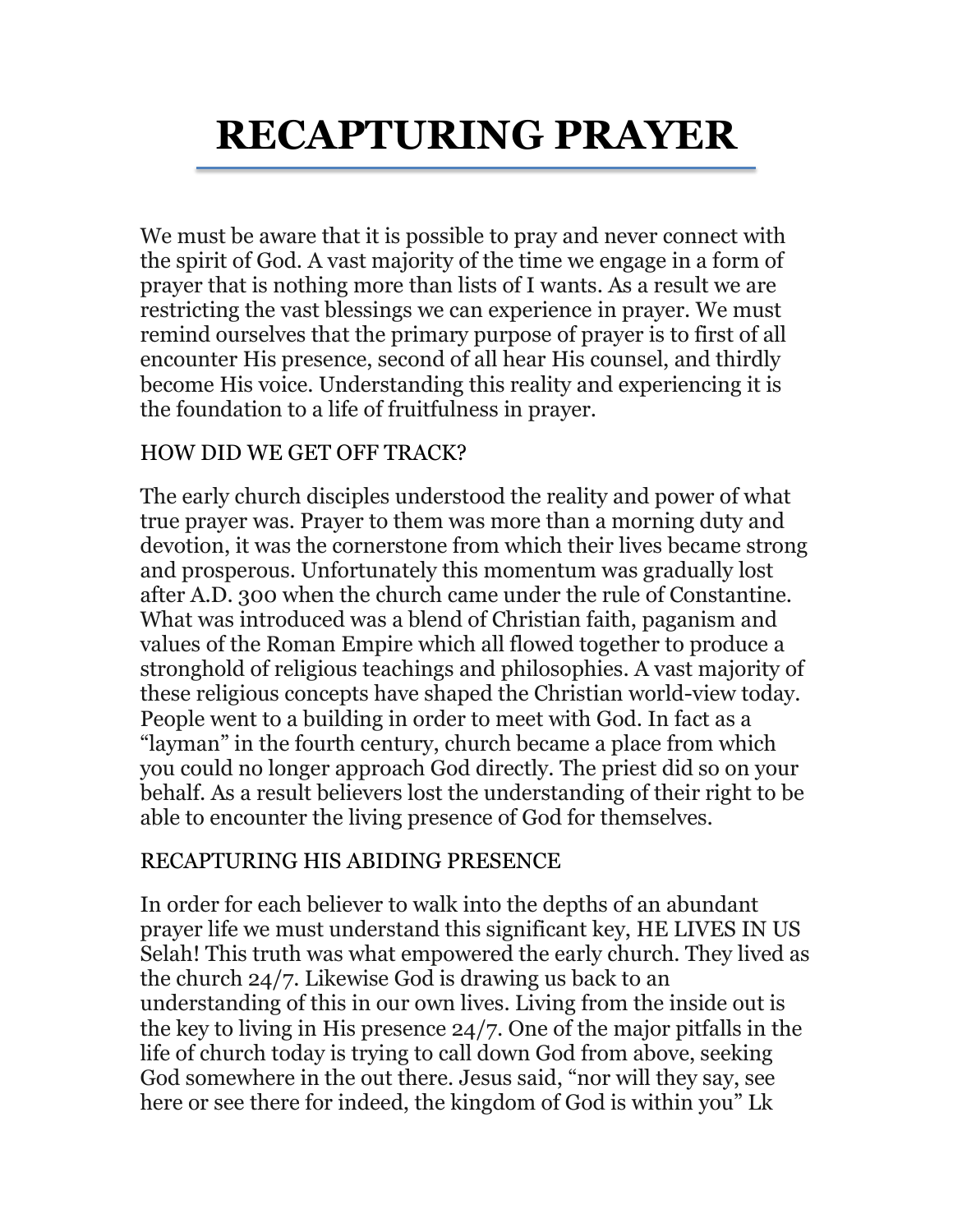17:21. Look no further child of God; you are the house of God!

# JUMPING THE WALL OF OBLIGATION AND DUTY

A vast majority of us are bound by an obligation and duty mentality in relation to prayer. This mode of approaching prayer has robbed many from experiencing the joy we should encounter when praying. The obligated saint feels he is required to fulfill his duty by daily going through the motion of what we call devotions. We have become more devoted to our daily readings than really encountering the Lords abiding presence. Many are trained in Bible schools to be committed to a daily devotional book as a means to being inspired for the day. This has done nothing but to subtly draw us away from hearing and experiencing His intimate counsel to us personally.

One of the major areas we need to develop when pursuing a proper prayer life is to hunger and anticipate the voice of the Lord. In doing this we are making room for the Lord to fill us with "His living word". His word is a perfect mirror of His nature, character and personality that shines forth to expel dark areas hidden within our character.

## SHUT UP AND LISTEN!

Before we can effectively become a voice for the Lord we must first learn to abide in this first dimension of prayer.

Most of us at some stage have had the boring misfortune to meet someone who talks more than they listen. The conversation is one sided and never allows for healthy interaction. The same scenario is true when it comes to prayer in the body of Christ, people forever speaking and not listening. Not only is this rude, but it also prevents a strong relationship from being formed with the Lord. I'm sure the Lord gets bored with a lot of the religious ways we go about praying.

Let me share with you three kinds of silence that are necessary in order to become and active listener. Firstly when entering into His abiding presence we must silence our words, secondly we must silence our desires or ambitions which often are stooped in our carnal desires and thirdly we must silence our active minds and set our thoughts towards Him.

Developing a heart that is ready to listen is the key to cultivating a